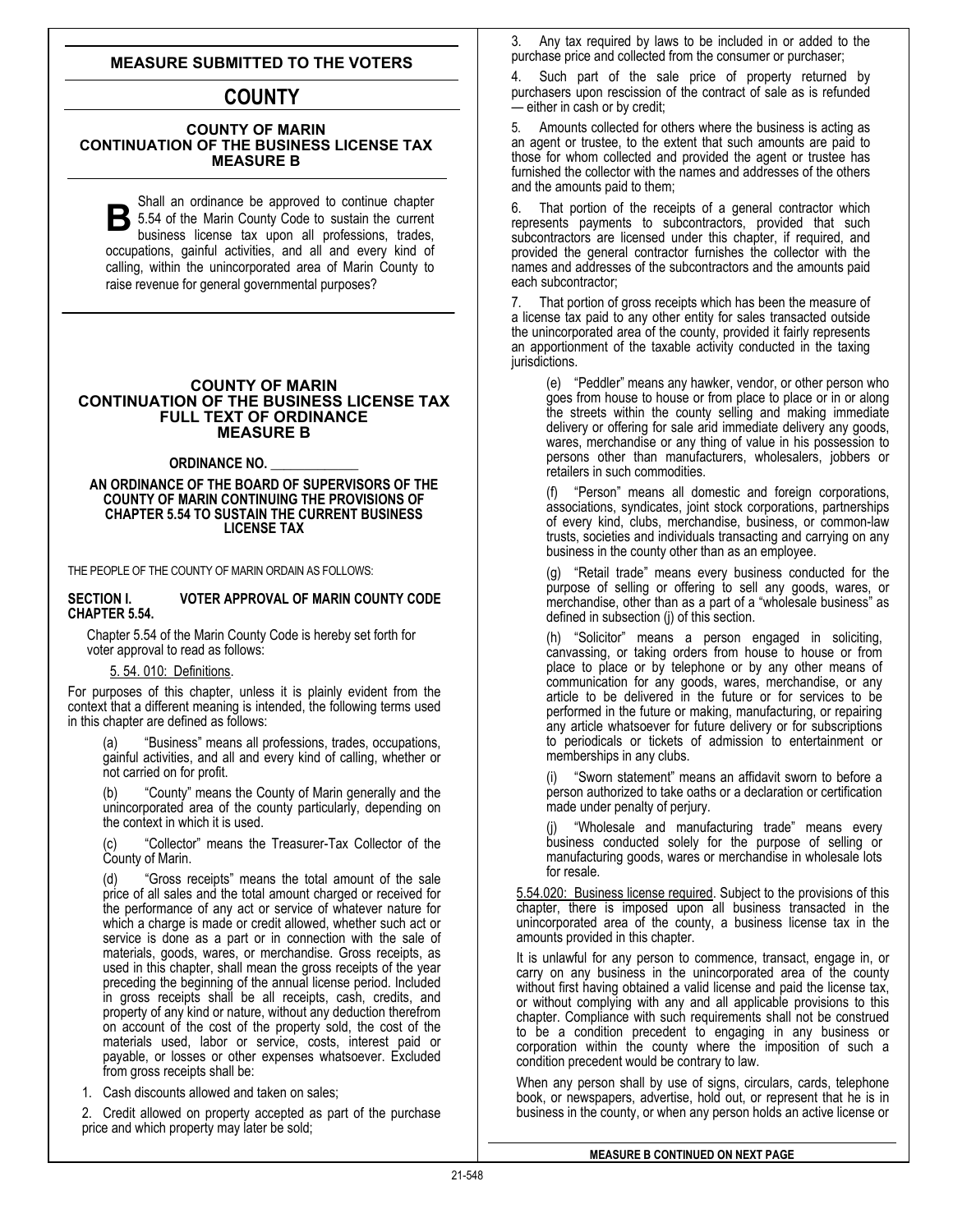permit issued by a governmental agency indicating that he is in business in the county, and such person fails to deny by a sworn statement given to the collector that he is not conducting a business in the county, after being requested to do so by the collector, then these facts shall be considered prima facie evidence that he is conducting a business in the county.

5.54.030: Intent-Revenue measure. The ordinance codified in this chapter is enacted solely to raise revenue for general governmental purposes in accordance with Revenue and Taxation Code Section 7284 and is not intended to license or tax for regulation.

5.54.040: License subject to other regulations and fees. Persons required to pay a license tax for transacting or carrying on any business under this chapter shall not be relieved from the payment of any fees for the privilege of carrying on any similar or related activity required under any other ordinance of the county and shall remain subject to the regulatory provisions of other ordinances.

No person shall be entitled to a business license, and the collector shall not issue a business license to any person commencing business, unless and until said person shall have complied with all applicable county ordinances.

No license shall be issued covering any food or drink dispensing establishment or restaurant, until the applicant has obtained clearance from the Marin County Department of Public Health.

5.54.050: Proportionality. Nothing contained in this chapter shall be deemed to impose a tax which does not fairly reflect that portion of the taxed activity actually carried on within the unincorporated area of the county.

5.54.060: License and penalties constitute debt to county. The amount of any license tax and penalty imposed by the provisions of this chapter shall be deemed a debt to the county. An action may be commenced in any court of competent jurisdiction for the amount of any delinquent license tax and penalties.

5.54.070: Application procedure. Every person required to have a license under the provisions of this chapter shall make application for the same to the collector providing such information and in such manner as may be required by the collector.

5.54.080: Statement of gross receipts. In all cases where the amount of the license tax to be paid is measured by gross receipts, the applicant for a license shall furnish to the collector a sworn statement setting forth such information as is required and as may be necessary to determine the amount of the license tax to be paid by the applicant.

Upon making application for the first license to be issued hereunder, or for a newly established business, a person shall estimate the gross receipts for the period to be covered by the license to be issued. Such estimate, if accepted by the collector as reasonable, shall be used in determining the amount of license tax to be paid by the applicant.

The applicant for the renewal of a license shall submit to the collector a sworn statement setting forth such information concerning the applicant's business during the preceding year as may be required by the collector to enable him to ascertain the amount of the license tax to be paid by the applicant.

5.54.090: Separate license for each place or type of business. A separate license must be obtained for each branch establishment or location of the business transacted and carried on and for each separate type of business at the same location and each license shall authorize the licensee to transact and carry on only the business licensed thereby at the location or in the manner designated in such license; provided that warehouses and distributing plants used in connection with and incidental to a business licensed under the provisions of this chapter shall not be deemed to be separate places of business or branch establishments; and provided further that any person conducting two or

more types of business at the same location and under the same management, or at different locations, but which businesses use a single set or integrated set of books and records may, at his option, pay only one tax calculated on all gross receipts of the businesses under the schedule that applies to the type of business of such person which requires the highest payment on such gross receipts, except that a license fee of \$5.00 for each additional branch, location, or type of business shall be paid upon issuance.

5.54.100: Information confidential. The collector or any of his authorized representatives shall not disclose in any manner whatever the business affairs, operations, or information obtained by an investigation of records and equipment of any person required to obtain a license or pay a license tax under the provisions of this chapter or divulge the amount or source of income, profits, losses, expenditures, or any particular thereof set forth in any statement or application, or permit any statement or application, or copy of either, or any other document relating thereto which contains specific information as to the amount or source of income or expenditures of any person obtaining a license, to be seen or examined by any person. Nothing in this section shall be construed to prevent the disclosure to, or examination of records by, another county agent for the sole purpose of administering or enforcing any of the provisions of this chapter or auditing of accounts of the collector, federal or state officials, or a grand jury or court of law upon subpoena or in a proceeding to determine the existence or amount of any license tax liability of the particular licensee. The disclosure of the names and addresses of persons to whom licenses have been issued and the general type of their business, together with general statistics regarding business taxes collected or business done in the county, is not prohibited.

5.54.110: Failure to file statement. If any person subject to the tax imposed by this chapter fails to submit information required by the collector necessary to determine the license tax due and payable, or if the collector is not satisfied with the information supplied and statement filed, the collector may determine the amount of license tax due from such person by means of such information as is available.

If such determination is made, the collector shall give a notice of the amount so assessed by serving it personally or by depositing it in the United States Post Office, postage prepaid addressed to the person so assessed at the person's last known address.

5.54.120: License tax-Persons with fixed place of business in county. Every person who engages in business at a fixed place of business within the county shall pay a license tax based upon gross receipts at the following rates and in the following classifications:

| <b>GROSS RECEIPTS:</b> |           | Class A  | Class B  | Class C  | Class D |
|------------------------|-----------|----------|----------|----------|---------|
| 0                      | 7,500     | 15.00    | 22.50    | 22.50    | 30.00   |
| 7,501                  | 15,000    | 30.00    | 45.00    | 60.00    | 30.00   |
| 15,001                 | 25,000    | 45.00    | 67.50    | 90.00    | 30.00   |
| 25,001                 | 50,000    | 60.00    | 90.00    | 120.00   | 50.00   |
| 50,001                 | 100,000   | 100.00   | 150.00   | 200.00   | 75.00   |
| 100,001                | 250,000   | 150.00   | 200.00   | 300.00   | 100.00  |
| 250,001                | 500,000   | 300.00   | 385.00   | 450.00   | 100.00  |
| 500,001                | 750,000   | 450.00   | 562.50   | 675.00   | 150.00  |
| 750,001                | 1,000,000 | 600.00   | 750.00   | 900.00   | 150.00  |
| 1,000,001              | 2,000,000 | 800.00   | 1,000.00 | 1,200.00 | 200.00  |
| 2,000,001              | 3,000,000 | 1,000.00 | 1,250.00 | 1,500.00 | 300.00  |
| 3,000,001              | 4,000,000 | 1,200.00 | 1,500.00 | 1,500.00 | 400.00  |

**MEASURE B CONTINUED ON NEXT PAGE**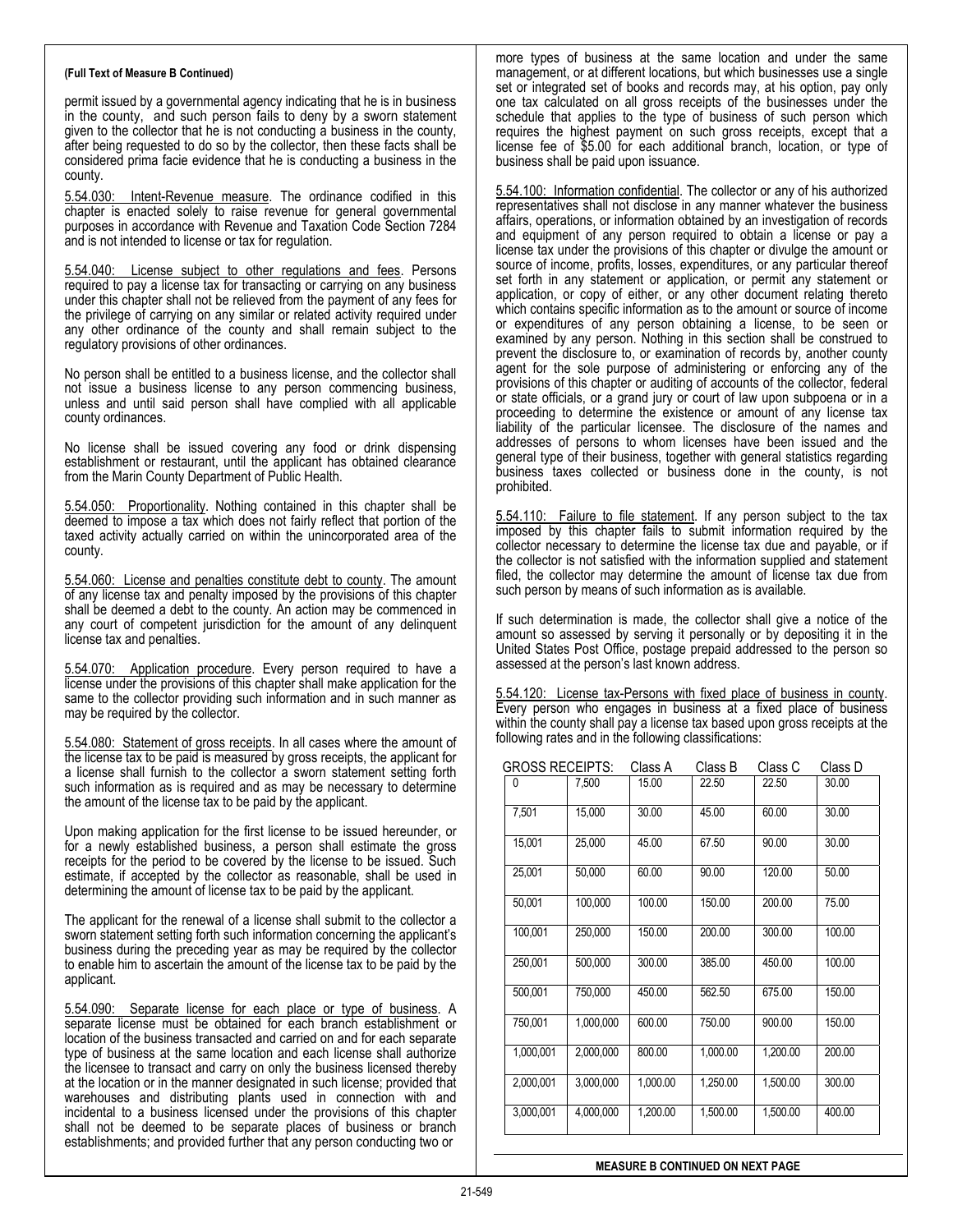| <b>GROSS RECEIPTS:</b> |            | Class A   | Class B   | Class C   | Class D  |
|------------------------|------------|-----------|-----------|-----------|----------|
| 4,000,001              | 5,000,000  | 1,400.00  | 1,750.00  | 2,100.00  | 500.00   |
| 5,000,001              | 10,000,000 | 2,000.00  | 2.500.00  | 3,000.00  | 700.00   |
| 10,000,001             | 25,000,000 | 3,000.00  | 3,750.00  | 4,500.00  | 1,500.00 |
| 25,000,001             | & UP       | $3.000 +$ | $3.750 +$ | $4.500 +$ | $2.000+$ |
|                        |            | .01%      | .01%      | .01%      | .01%     |

# **CLASSIFICATIONS**

#### **Class A**

- 
- Automobile repair and services<br>• Construction--General and special contractors and operative • Builders
- 
- Laundry, dry cleaning, and garment services<br>Manufacturing
- Retail trade

## **Class B**

- Amusement and recreation services, including motion pictures
- Architectural services
- Beauty shops, barbers, hairstylists
- Engineering services
- Landscape and horticultural services
- Operators, renters and lessors of commercial property
- Services to buildings

# **Class C**

- Accounting, auditing and bookkeeping services
- Financial services
- Insurance brokers and services
- Legal services
- Management and public relations services
- Medical and health services
- Real estate agents, brokers, managers and services
- Wholesale trade

# **Class D**

• Agriculture, producers of food fiber, aquaculture and fisheries

• Nurseries, tree farms, etc.

5.54.130: License tax--Persons without fixed place of business in the county. Every person who does not have a fixed place of business within the county and is not otherwise licensed or classified by this chapter, who delivers any service by the use of vehicles in the county, except general and special construction contractors, shall pay a license tax as follows:

| Capacity                | Rate per Vehicle |
|-------------------------|------------------|
| Not exceeding 1/2 ton   | 22.50            |
| Over 1/2 ton to 1 ton   | 37.50            |
| Over 1 ton to 1-1/2 ton | 75.00            |
| Over 1-1/2 ton to 2 ton | 112.50           |
| Over 2 ton to 3 ton     | 150.00           |
| Over 3 ton              | 225.00           |

Every person who does not have a fixed place of business within the county who engages in business within the county and is not subject to the provisions of this section shall pay a license tax at the same rate prescribed in Section 5.54.120 for a fixed place of business within the county, based on the gross receipts derived from the business transacted in the county, provided, however, a person showing proof of payment pursuant to the provisions of Section 5.12.030 shall be entitled to a credit for the amount of such payment on the business license tax otherwise payable hereunder.

5.54.140: License tax--Flat rate. Every person transacting and carrying on the businesses enumerated in this section shall pay a license tax as follows:

Auctioneers. Auctioneers without a fixed place of business in the county, \$500.00 per year or, at the option of the licensee, \$50.00 per day;

Carnivals, Fairs. \$400.00 for the first day and \$300.00 for each additional day, for the first ten (10) or fewer concessions plus \$60.00 for the first day and \$40.00 for each additional day for each concession in excess of ten. For the purpose of this section "concession" shall be any amusement ride, booth, exhibit, stall, tent, trailer or stand which charges any fee for the ride, service or product offered;

Christmas Tree Lots. Every person engaged in the business of selling or offering for sale Christmas trees at retail shall pay a business license tax of \$45.00 per year;

Circuses. \$750.00 for the first day and \$562.50 per day for each additional day;

Commercial Filming. On county roads or other county property, as follows:

| Persons Employed at Location | Rate per Day |  |
|------------------------------|--------------|--|
| - 3                          | \$150.00     |  |
| $4 - 6$                      | 300.00       |  |
| $7 - 9$                      | 600.00       |  |
| 10 and over                  | 900.00       |  |

Traffic-control costs or any additional costs as required by the sheriff and fire department shall be paid entirely by the applicant;

Living Accommodations. Every person transacting or engaged in the operation of a hotel, motel, apartment, rooming house, autocourt, house for rent, or other living accommodations shall pay an annual fee of \$15.00 per dwelling unit;

Peddlers or Solicitors. \$500.00 per year;

Taxicab. \$60.00 per vehicle per year.

5.54.150: Business classification not specified. The license tax applicable to a business not expressly set forth in this chapter shall be that license fee applicable to the business expressly set forth in this chapter which, in the opinion of the collector, is most nearly comparable.

5.54.160: Payment--Due date. Unless otherwise specifically provided, the following shall apply:

An annual license tax under the provisions of this chapter shall be due and payable in advance on the first day of July of each year.

(b) A license tax covering a new operation commencing July 1st to September 30th shall pay the entire business tax; from October 1st to December 31st shall pay 75 percent of the license tax; from January 1st to March 31st shall pay 50 percent of the license tax and from April 1st to June 30th shall pay 25 percent of the license tax.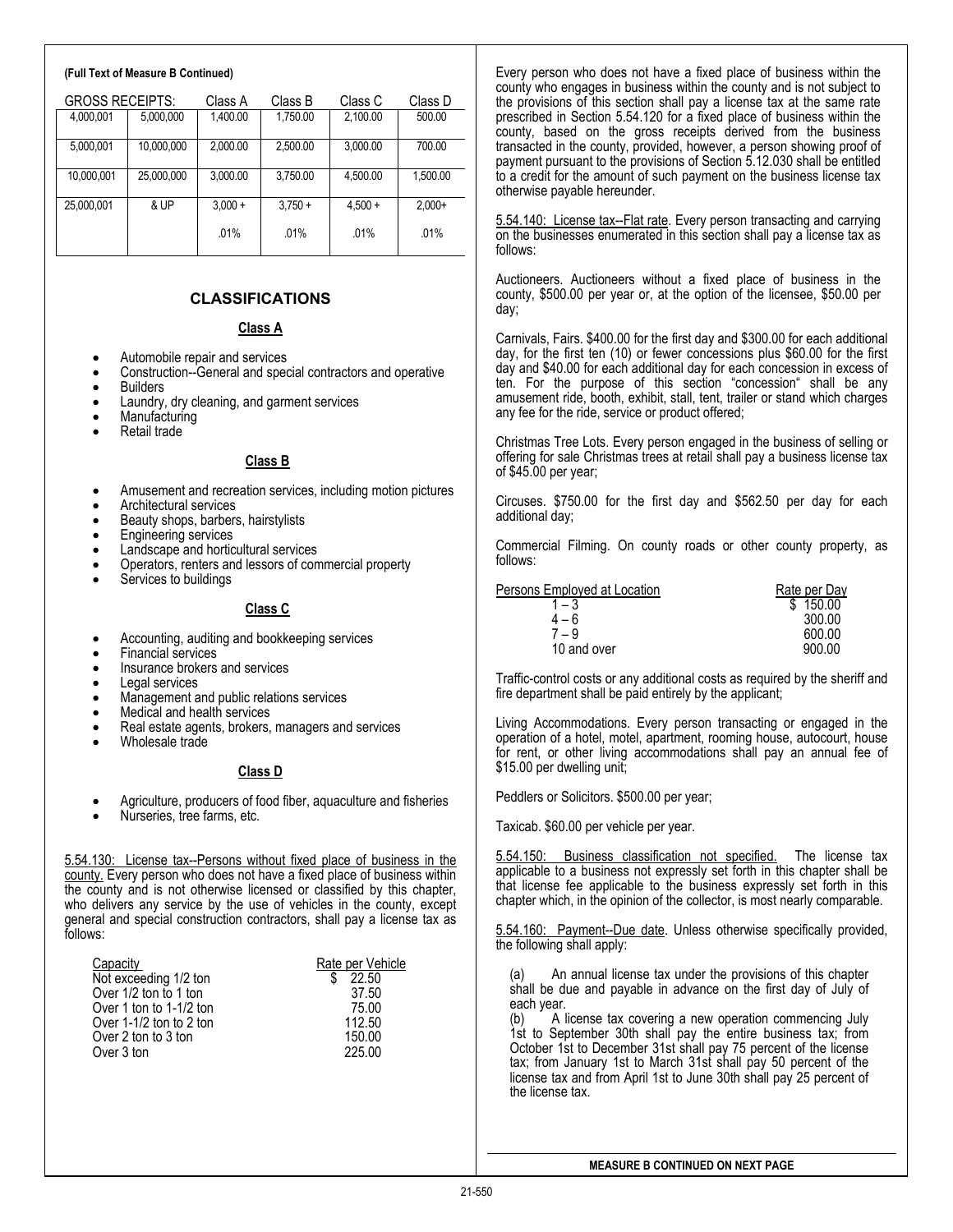(c) A flat-rate license tax shall be payable in advance of the business activity.

(d) The collector is not required to send a renewal, delinquency, or other notice or bill to any person subject to the provisions of this chapter; and failure to send such notice or bill shall not affect the validity of any license tax or penalty due under the provisions of this chapter.

## 5.54.170: Penalties.

(a) For failure to pay an annual license tax when due, the collector shall add a penalty of 10 percent of said license tax on the first day of the month following the due date thereof and 10 percent on the first day of each month thereafter while the fee remains unpaid; provided that the amount of such penalty to be added shall in no event exceed 50 percent of the amount of the license tax due.

(b) Any flat-rate license tax which has not been paid by 4:00 p.m. on the day due shall have added to the amount thereof a penalty of 25 percent.

(c) If any person has failed to apply for and secure a valid license to operate a business, the business license tax due shall be that amount due and payable from the first date on which the person was engaged in business in the county together with applicable penalties.

(d) Where an audit or inspection of the books or records of a business reveals that the amount of license tax paid for any license tax period is less than the amount which was actually due pursuant to this chapter, it shall be deemed for purposes of this section that, to the extent of such deficiency, there was a failure to pay a license tax when due. Penalties as provided in this section shall be assessed from the date when said deficiency was required to be paid pursuant to this chapter.

(e) Should court action be required to collect any license tax or penalties, the defendant shall be liable for costs of suit, including attorney's fees. The penalties shall be added to the license tax and the same shall become due and payable and collected along with the delinquent license tax.

Any person who violates any of the provisions of this chapter or knowingly or intentionally misrepresents to any officer or employee of the county any material fact in procuring a license provided for in this chapter shall be deemed guilty of a misdemeanor and, upon conviction thereof, shall be punishable by a fine of not more than \$500.00 or by imprisonment in the county jail for a period of not more than six (6) months, or by both such fine and imprisonment.

Section 5.54.180: Exemption--Generally. Nothing in this chapter shall be deemed or construed to apply to any person transacting and carrying on any business exempt by virtue of the Constitution or applicable statutes of the United States, or of the State of California.

Any person claiming an exemption pursuant to this chapter shall file a sworn statement with the collector stating the facts upon which exemption is claimed and shall furnish such information and verification as may be required. In the absence of such statement substantiating the claim, such person shall be liable for the payment of the license tax imposed by this chapter. The collector, after giving notice and a reasonable opportunity for hearing to a licensee, may revoke any license granted pursuant to the provisions of this section upon information that the licensee is not entitled to the exemption as provided in this chapter.

5.54.190: Exemption--Nonprofit corporation, association, etc. No business license under this chapter shall be required of any nonprofit institution, corporation, organization, or association organized or conducted for nonprofit purposes only, when the receipts derived are to

be wholly for the benefit of such organization and not in whole or part for the private gain of any person. This exemption shall not apply to promoters employed by such nonprofit institutions, corporations, or associations.

5.54.200: Exemption--Limited income. No business license shall be required of a person doing business and drawing social security benefits whose gross receipts do not exceed the maximum income allowed by Title 42, U.S. Code, Section 403(f)(3). Minors and adults over the age of 65 years engaged in a business with gross receipts under \$2,000 per year are not required to obtain a business license.

5.54.210: No license transferable--Amended license for changed location or owner. No license issued pursuant to this chapter is transferable; provided that, where a license is issued authorizing a person to carry on a business at a particular place, such license may, upon application therefor and payment of a fee of \$5.00, be amended to authorize the transaction of such business at some other location to which the business is or is to be moved. Change of ownership must be recorded by filing of application and payment of a \$5.00 fee. Change in the name of the business must be recorded by filing of application and payment of a \$5.00 fee.

5.54.220: Duplicate license. A duplicate license may be issued by the collector to replace any license previously issued under this chapter which has been lost or destroyed upon the licensee filing statement of such fact and, at the time of filing such statement, paying to the collector a fee of \$5.00 for a duplicate license.

5.54.230: Refunds. No license tax collected under the provisions of this chapter shall be refundable in any manner, except that if the licensee shall establish to the satisfaction of the collector that he has overpaid his license tax and, within a period of one year from the day on which the overpayment was made, files with the collector a claim for refund of such overpayment, the collector may refund the amount so overpaid.

5.54.240: Posting and keeping licenses. Any licensee transacting and carrying on a business at a fixed place of business in the county shall keep a license posted in a conspicuous place upon the premises where such business is carried on.

Any licensee transacting and carrying on business but not operating in a fixed place of business in the county shall keep the license upon his person at all times while on such business in the county.

## 5.54.250: Enforcement.

(a) It shall be the duty of the collector to enforce the provisions of this chapter. The sheriff and the fire department shall render such assistance as may, from time to time, be required by the collector.

(b) The collector, his deputies, or any deputy sheriff shall have the power and authority to enter, free of charge, and at any reasonable time, any place of business required to be licensed under this chapter, and demand an exhibition of its license certificate. Any person who has the license certificate in his possession or under his control who willfully fails to exhibit the same on demand is guilty of a misdemeanor and subject to the penalties provided in this chapter. It shall be the duty of the collector and each of his assistants to cause a complaint to be filed against any and all persons found to be violating any of the provisions of this chapter.

(c) All persons subject to the provisions of this chapter shall keep complete records of business transactions, including sales receipts, purchases and other expenditures, state and federal income tax returns, including schedules and records included in such returns. Such persons shall retain such records for examination by the collector and maintain them for a period of at least three years. No person required under this section to keep records shall refuse to allow authorized representatives of the collector to examine said records at reasonable times and places.

**MEASURE B CONTINUED ON NEXT PAGE**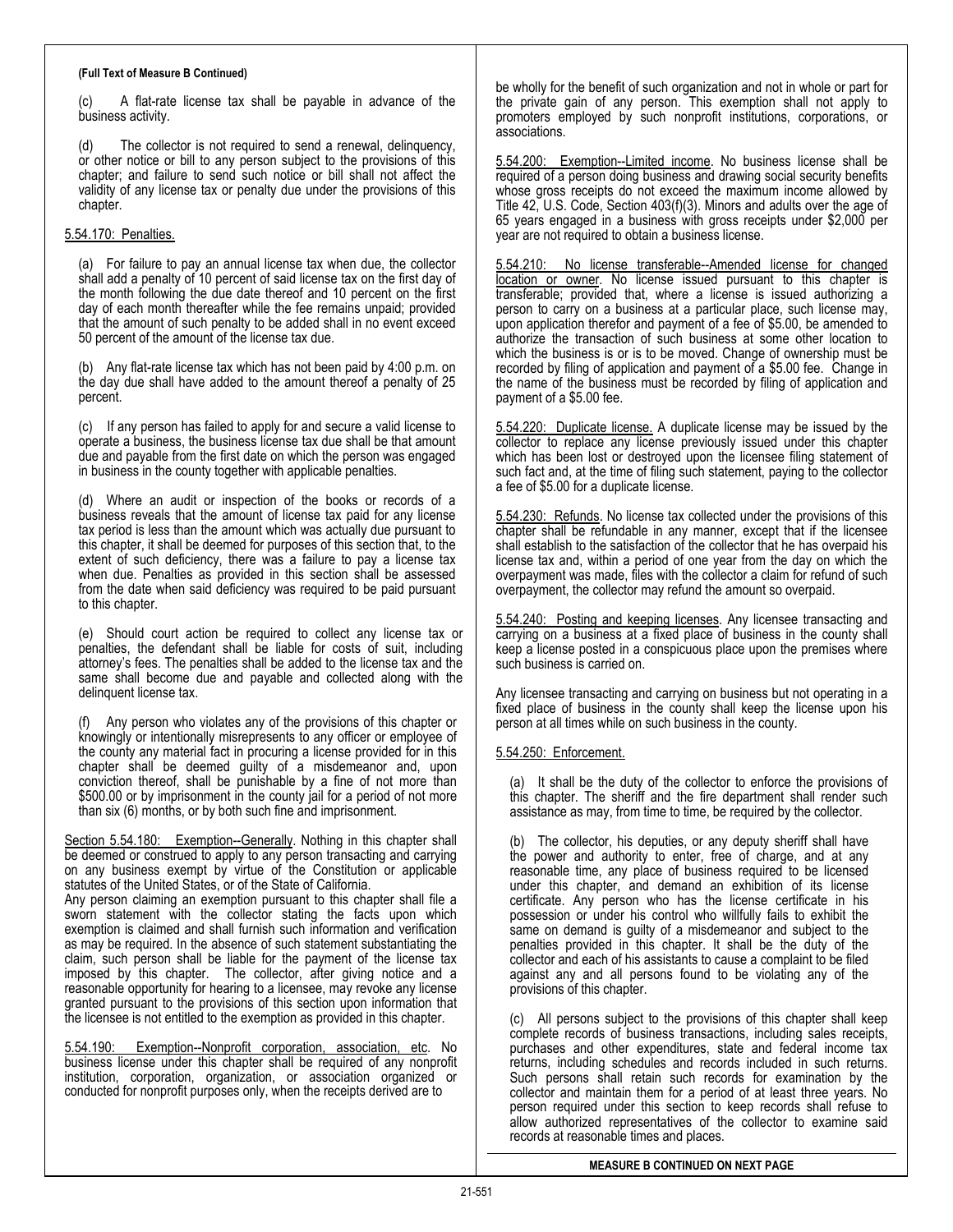5.54.260: Appeals. Any person aggrieved by any decision of the collector with respect to the issuance of or refusal to issue such license may appeal to the Board of Supervisors by filing a notice of appeal with the Clerk of the Board of Supervisors. The Board shall thereupon fix a time and place for a public hearing of such appeal. The Clerk of the Board of Supervisors shall give notice to the appellant of the time and place of hearing by serving it personally or by depositing it in the United States Post Office, postage prepaid, addressed to the appellant at his last known address. The Board of Supervisors shall, after hearing, determine all questions raised by the appeal.

5.54.270: Rules and regulations. The collector may adopt rules and regulations which are not inconsistent with the provisions of this chapter, as may be necessary or desirable to supplement or clarify such provisions or aid in their enforcement.

The rules and regulations shall be known as "Business License Rules and Regulations" and shall be placed in written form and numbered consecutively. A copy of the "Business License Rules and Regulations" shall be filed with the Clerk of the Board of Supervisors.

5.54.280: Remedies cumulative. All remedies prescribed under this chapter shall be cumulative and the use of one or more remedies by the county shall not bar the use of any other remedy for the purpose of enforcing the provisions of this chapter.

**SECTION II. NATURE OF TAX.** If approved by a majority of thee electorate voting on the measure, the ordinance will continue the current business license tax. The business license tax is a general revenue tax imposed upon every kind of lawful business transacted in the unincorporated area of the county, including shows, exhibitions, and games. If approved by a majority of the electorate voting on the measure, the ordinance will continue the current taxing scheme and methodology. If rejected by the electorate voting on the measure, the business license tax would be eliminated. The tax, if approved, would be collected in the same manner as it has historically been collected. The collection of tax from persons doing business in the unincorporated areas of the County would be administered by the Marin County Tax Collector as provided in Chapter 5.54, Title 5 of the Marin County Code.

**SECTION III. GENERAL TAX.** The business license tax imposed by this ordinance is a general tax within the meaning of Government Code section 53721 and Article XIII C, section 1(a) of the California Constitution. The revenue generated by this general tax is available for general governmental purposes. To that end, the Auditor-Controller is instructed to deposit the revenue from the tax into the County General Fund and to include his estimate of the revenue from this general tax, together with his estimates of other revenue sources, in the tabulation that he is annually required to prepare by Government Code section 29060. The revenue from this general tax shall be available to the Board of Supervisors for annual appropriations in the County's budget for any lawful expenditure. Nothing in this ordinance nor in any other ordinance, advisory measure, resolution, or policy shall be construed as limiting, in any way, the amount or the objects of the appropriations and expenditures that can be made from the revenue of the tax nor be construed as creating a continuing appropriation.

**SECTION IV.** SEVERABILITY. If any provision of this ordinance or the application thereof to any person or circumstance is held invalid, the remainder of the ordinance and the application of such provision to other persons or circumstances shall not be affected thereby.

**SECTION V. ELECTION.** An election shall be held on March 2, 2004, on the issue of continuing the current business license tax. If the measure is defeated, the business license tax would be eliminated. The tax, if approved, would be collected in the same manner as it has historically been collected.

**SECTION VI. EFFECTIVE DATE.** This ordinance shall take effect immediately upon its adoption by a majority of the electorate voting on the ordinance at the March 2, 2004 general election.

**Approved by resolution of the Board of Supervisors of the County of Marin on the day of the county of Marin on the day of the county of Marin county the following vote, for adoption by the electorate at the election of March 2, 2004:** 

**AYES: NOES:** 

**ABSENT:** 

PRESIDENT OF THE BOARD OF SUPERVISORS

 $\frac{1}{\sqrt{2}}$  ,  $\frac{1}{\sqrt{2}}$  ,  $\frac{1}{\sqrt{2}}$  ,  $\frac{1}{\sqrt{2}}$  ,  $\frac{1}{\sqrt{2}}$  ,  $\frac{1}{\sqrt{2}}$  ,  $\frac{1}{\sqrt{2}}$  ,  $\frac{1}{\sqrt{2}}$  ,  $\frac{1}{\sqrt{2}}$  ,  $\frac{1}{\sqrt{2}}$  ,  $\frac{1}{\sqrt{2}}$  ,  $\frac{1}{\sqrt{2}}$  ,  $\frac{1}{\sqrt{2}}$  ,  $\frac{1}{\sqrt{2}}$  ,  $\frac{1}{\sqrt{2}}$ 

ATTEST:

Clerk

**MEASURE B CONTINUED ON NEXT PAGE**